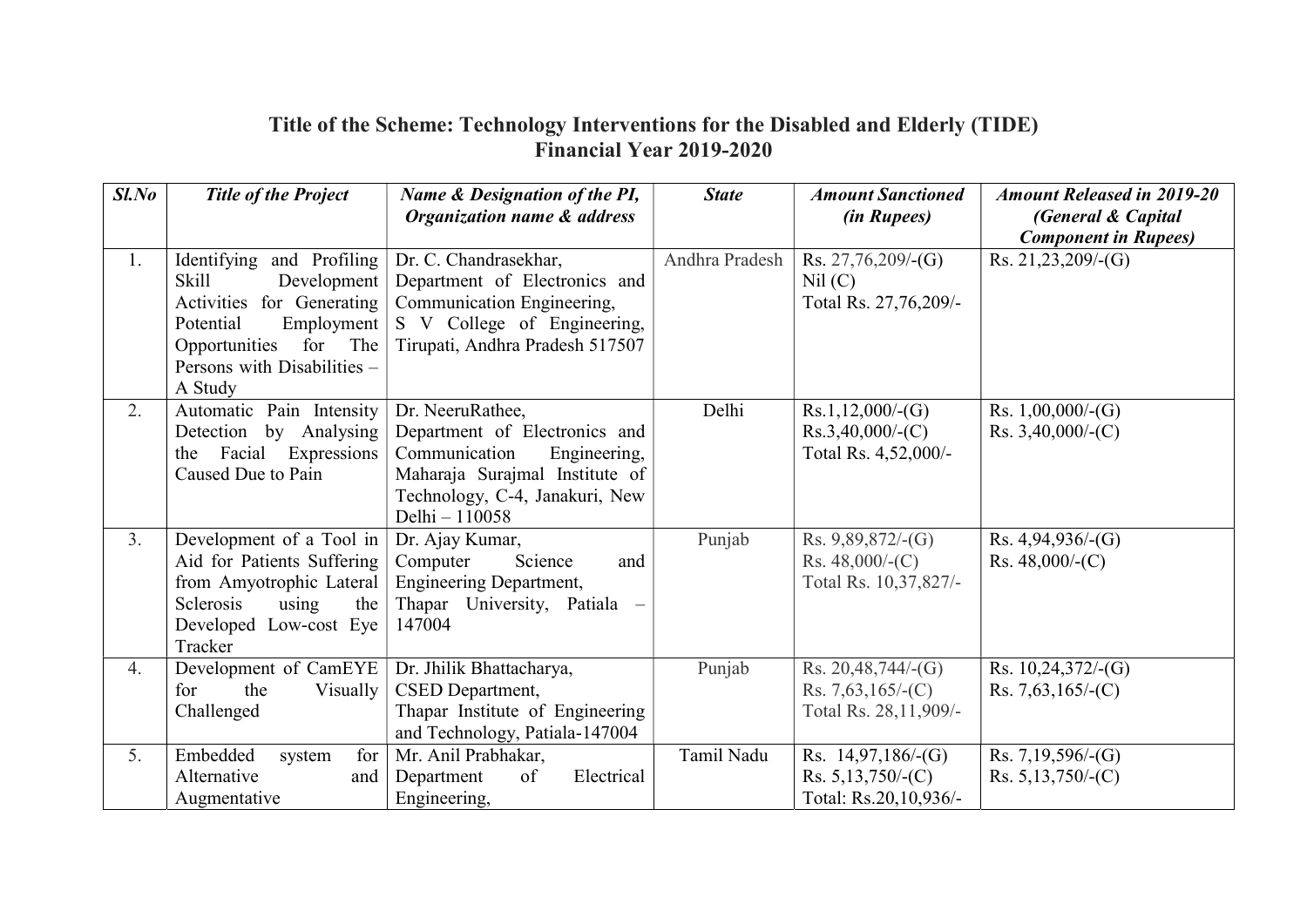|     | communication (AAC)                                                                                                    | India Institute of Technology<br>Madras, Chennai - 600025                                                                                                             |            |                                                                        |                                               |
|-----|------------------------------------------------------------------------------------------------------------------------|-----------------------------------------------------------------------------------------------------------------------------------------------------------------------|------------|------------------------------------------------------------------------|-----------------------------------------------|
| 6.  | Wireless<br>body<br>sensor<br>network supported Sleep<br>Disorder Analysis system                                      | Dr. A Balaji Ganesh, Professor,<br>Department of Electrical and<br>Electronics<br>Engineering,<br>Velammal Engineering College,<br>Chennai - 600 066                  | Tamil Nadu | $Rs.19,10,740/-(G)$<br>$Rs.7,42,000/$ - $(C)$<br>Total Rs. 26,52,740/- | Rs. $9,75,100$ /-(G)<br>Rs. 7,42,000/-(C)     |
| 7.  | Efficient Recognition and<br>Interpretation of Indian<br>Sign Language<br>Using<br>Microsoft Kinect                    | Dr. T. Raghuveera,<br>Department of CSE, Anna<br>University, Chennai – 600 025                                                                                        | Tamil Nadu | Rs. $19,62,788$ /-(G)<br>Rs. $3,30,745/$ -(C)<br>Total Rs. 22,93,533/- | Rs. 7,68,469/-(G)<br>Rs. $3,30,745/$ -(C)     |
| 8.  | $\overline{e$ -TLSID: Tool to impart  <br>Livelihood<br><b>Skills</b><br>$for \vert$<br><b>Intellectually Disabled</b> | Dr. S. Poonkuzhali,<br>Rajalakshmi<br>Engineering<br>College Rajalakshmi Nagar,<br>Thandalam, Chennai - 602 105                                                       | Tamil Nadu | Rs. $39,80,000/$ -(G)<br>$Rs.13,23,931/-(C)$<br>Total Rs. 53,03,931/-  | Rs. $20,20,000/$ -(G)<br>Rs. 13,23,931/-(C)   |
| 9.  | Development of health<br>foods kit for<br>elderly  <br>population with diabetes                                        | Dr. S. Shobana,<br>Madras<br>Diabetes<br>Research<br>Foundation, Chennai - 600 086                                                                                    | Tamil Nadu | Rs. $64,72,833/-(G)$<br>$Rs.8,72,846/-(C)$<br>Total Rs. 73,45,679/-    | Rs. $21,07,771/-(G)$<br>Rs. $8,72,846$ /-(C)  |
| 10. | Design and development<br>of an affordable gait<br>training device                                                     | Dr. D S Mohan Varma,<br>of Mechanical<br>Department<br>Engineering,<br>Vellore Institute of Technology,<br>Vellore, Tamil Nadu - 632 104                              | Tamil Nadu | Rs. $22,86,802/-(G)$<br>Rs. 2,28,468/-(C)<br>Total Rs. 25, 15, 270/-   | Rs. $7,11,786$ /-(G)<br>Rs. 2,28,468/-(C)     |
| 11. | Speech<br>Speech $ $<br>to<br>Assistive<br>System<br>for $ $<br>Speech impaired persons                                | Dr. Elwin Chandra Monie,<br>Electronics and Communication<br><b>Engineering Department,</b><br>R.M.K College of Engineering,<br>Gummadipoondi,<br>Tamil Nadu - 601206 | Tamil Nadu | Rs. $22,32,696/-(G)$<br>Rs. $3,86,440/-(C)$<br>Total Rs. 26, 19, 136/- | Rs. 7,22,408/-(G)<br>Rs. $3,86,440/-(C)$      |
| 12. | Remote Diagnosis System<br>for Assisted Living Using                                                                   | Mr.<br>Revana,<br>Guruswamy<br>Associate Professor,<br>Internet of Things for Department of Electrical $\&$                                                           | Telangana  | Rs. $33,06,199/$ -(G)<br>$Rs.15,14,765/-(C)$<br>Total Rs. 48,20,964/-  | Rs. $11,02,066$ /-(G)<br>Rs. $15,14,765/-(C)$ |